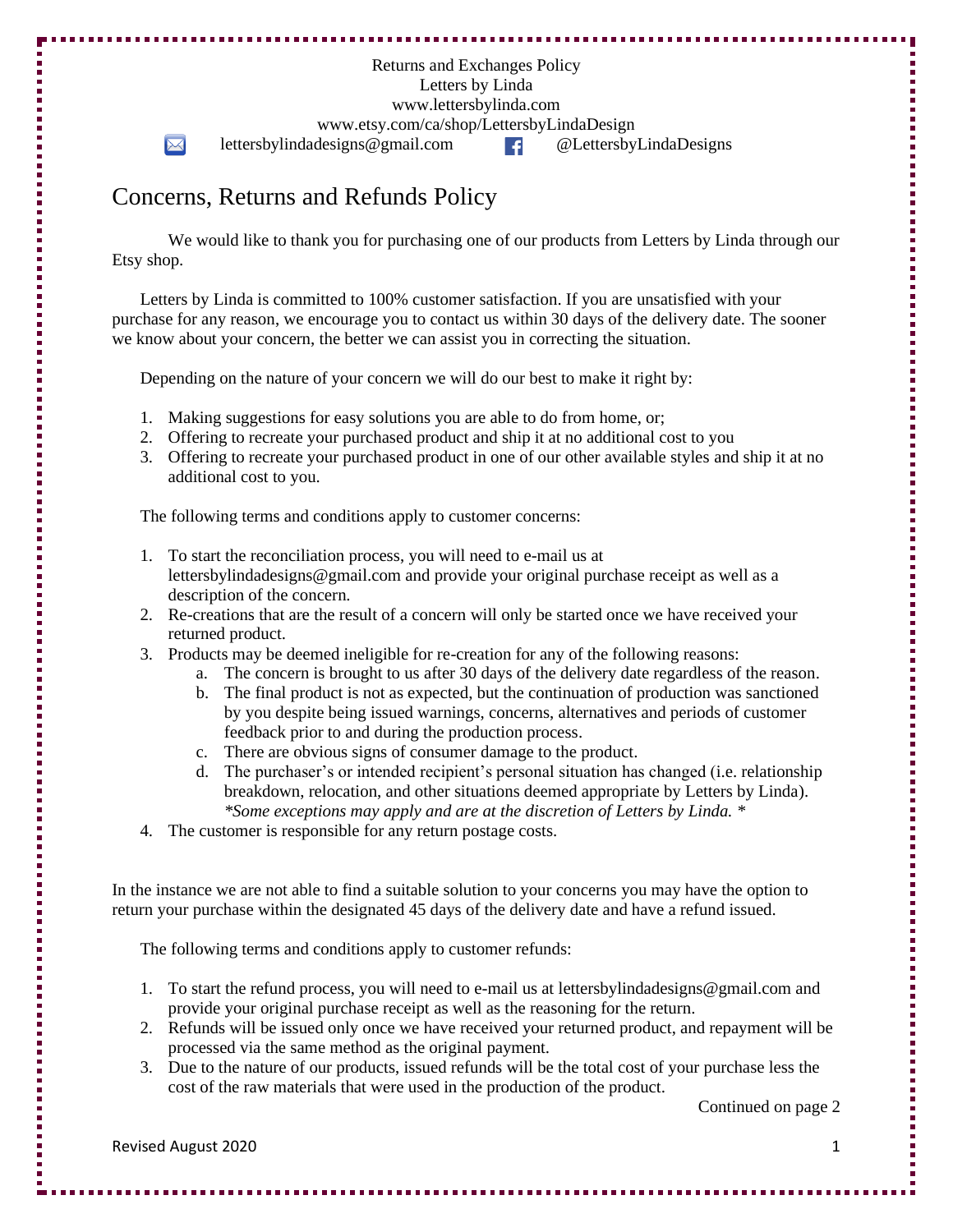|    |                                           | Letters by Linda<br>www.lettersbylinda.com                                                  |
|----|-------------------------------------------|---------------------------------------------------------------------------------------------|
|    | www.etsy.com/ca/shop/LettersbyLindaDesign |                                                                                             |
|    | $\bowtie$                                 | lettersbylindadesigns@gmail.com<br>@LettersbyLindaDesigns<br>∣£.                            |
| 4. |                                           | Products may be deemed ineligible for refund for any of the following reasons:              |
|    | a.                                        | The request for refund is received after 30 days of the delivery date regardless of the     |
|    |                                           | reason.                                                                                     |
|    | b.                                        | The purchase was a seasonal special.                                                        |
|    | $c_{\cdot}$                               | The final product is not as expected, but the continuation of production was sanctioned     |
|    |                                           | by you despite being issued warnings, concerns, alternatives and periods of customer        |
|    |                                           | feedback prior to and during the production process.                                        |
|    |                                           | d. The purchaser's or intended recipient's personal situation has changed (ie. relationship |
|    |                                           | breakdown, relocation, and other situations deemed appropriate by Letters by Linda).        |
|    |                                           | *Some exceptions may apply and are at the discretion of Letters by Linda. *                 |
| 5. |                                           | The customer is responsible for any return postage costs.                                   |

**B B** m a

 $\blacksquare$ 

Į I. . . . . .

Ē Г

医血管 医血管炎

医皮肤 医皮肤病

,,,,,,,,,,,,,